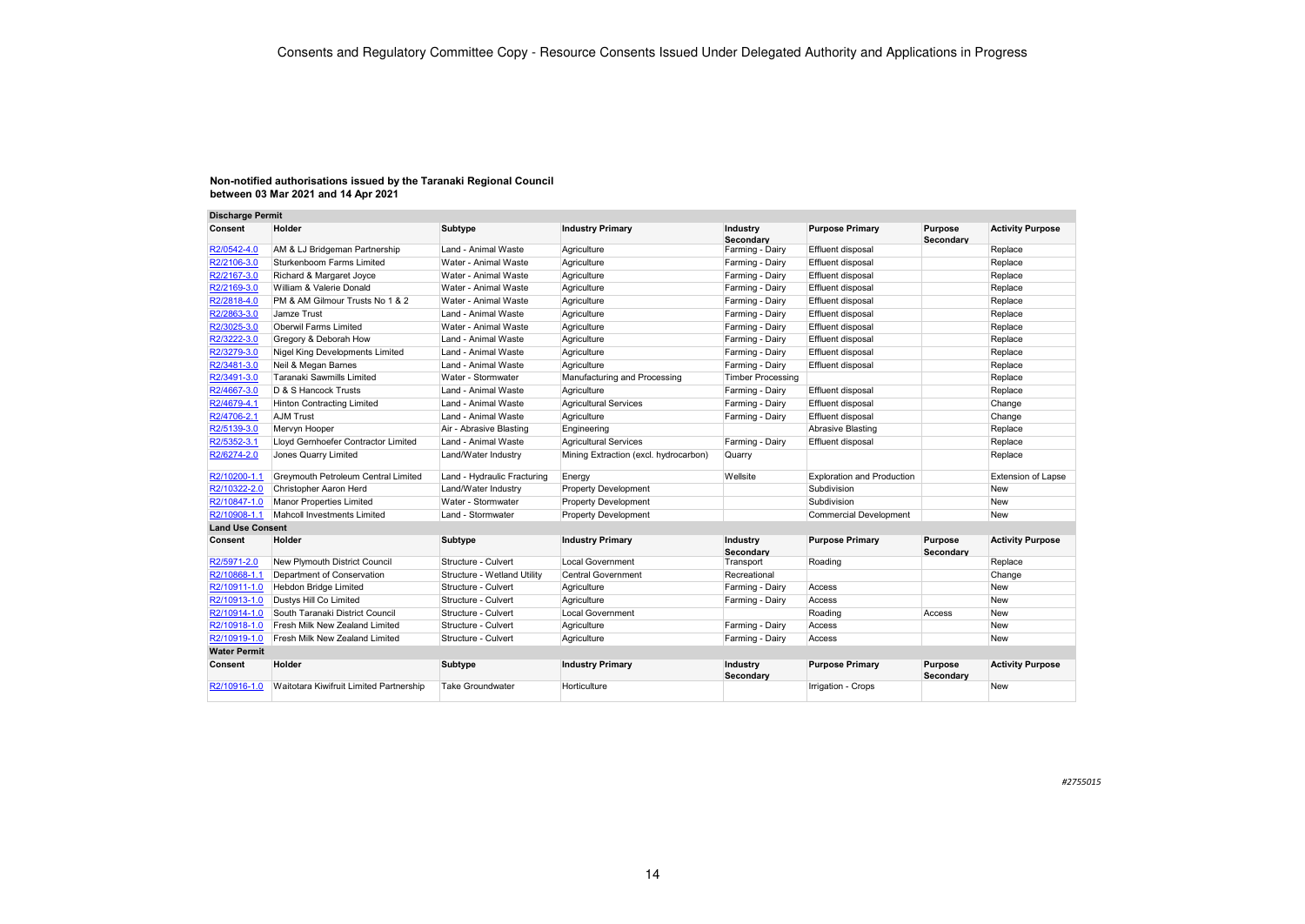### **Water Permit**

| Consent     | Holder                          | Subtype                             | <b>Industry Primary</b> | Industry<br>Secondary | <b>Purpose Primary</b>   | <b>Purpose</b><br>Secondarv | <b>Activity</b><br><b>Purpose</b> |
|-------------|---------------------------------|-------------------------------------|-------------------------|-----------------------|--------------------------|-----------------------------|-----------------------------------|
| R2/0213-4.0 | South Taranaki District Council | Take Surface Water Local Government |                         |                       | Water Supply - Municipal |                             | Replace                           |

*#2755021*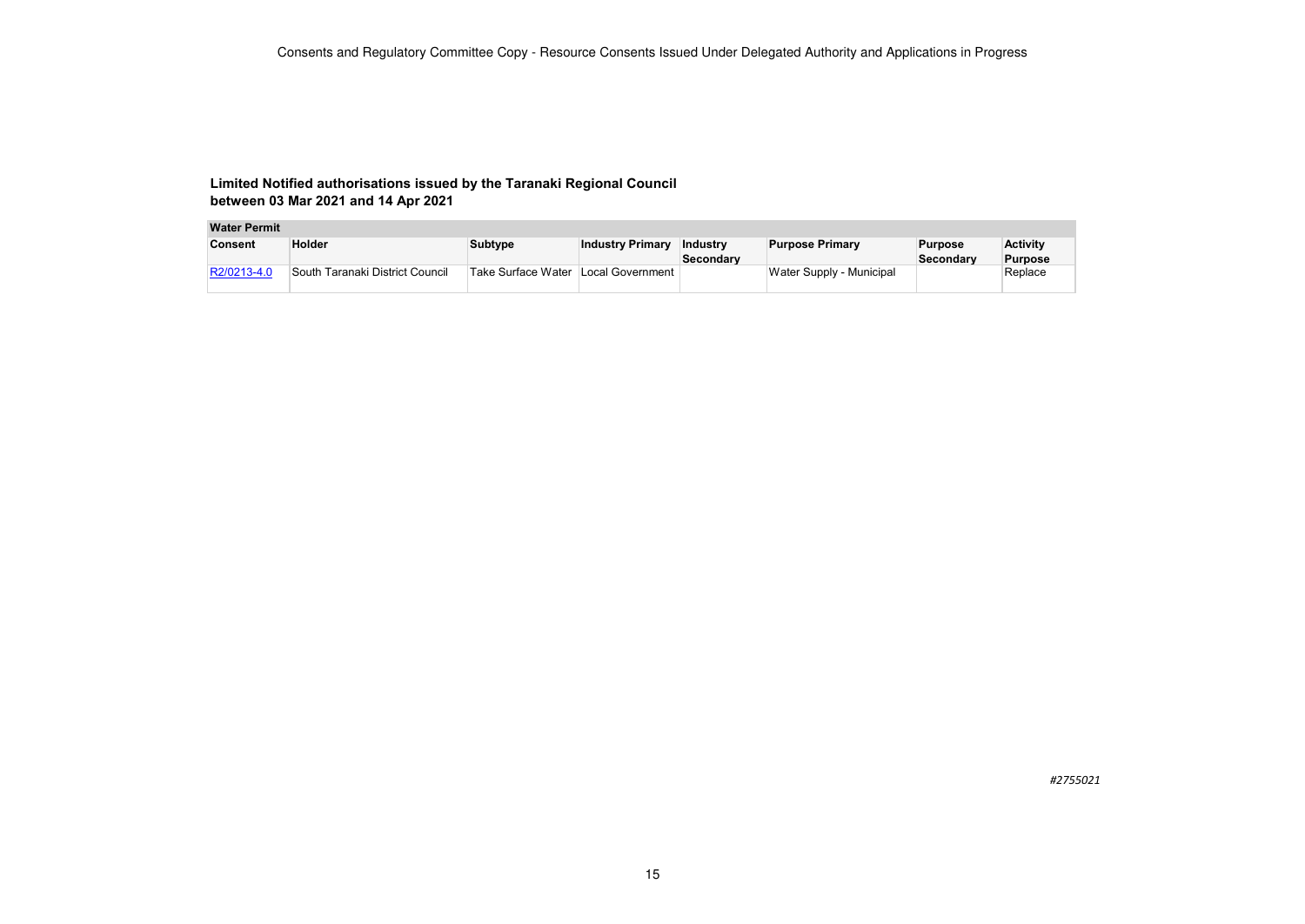Hebdon Bridge Limited **Expiry Date:** 01 Jun 2039 C/- DK Bolton, 3 Murray Becroft Avenue, Henderson Valley, AUCKLAND 0614

**Location:** 81 Kaiapoi Road, Stratford **Application Purpose:** New

# R2/10911-1.0 **Commencement Date:** 05 Mar 2021 **Review Dates:** June 2027, June 2033 **Activity Class:** Discretionary

To install a culvert in an unnamed tributary of the Manganui River, including the associated disturbance of the stream bed

### **Rohe:**

Ngati Maru Ngati Ruanui Te Atiawa (Statutory Acknowledgement)

### **Engagement or consultation:**

Te Kotahitanga o Te Atiawa Trust Comment on application received

Te Runanga o Ngati Maru (Taranaki) Trust Provided with application Te Runanga O Ngāti Ruanui Trust Provided with application

- *Application lacks sufficient details*
- *Neither support nor oppose*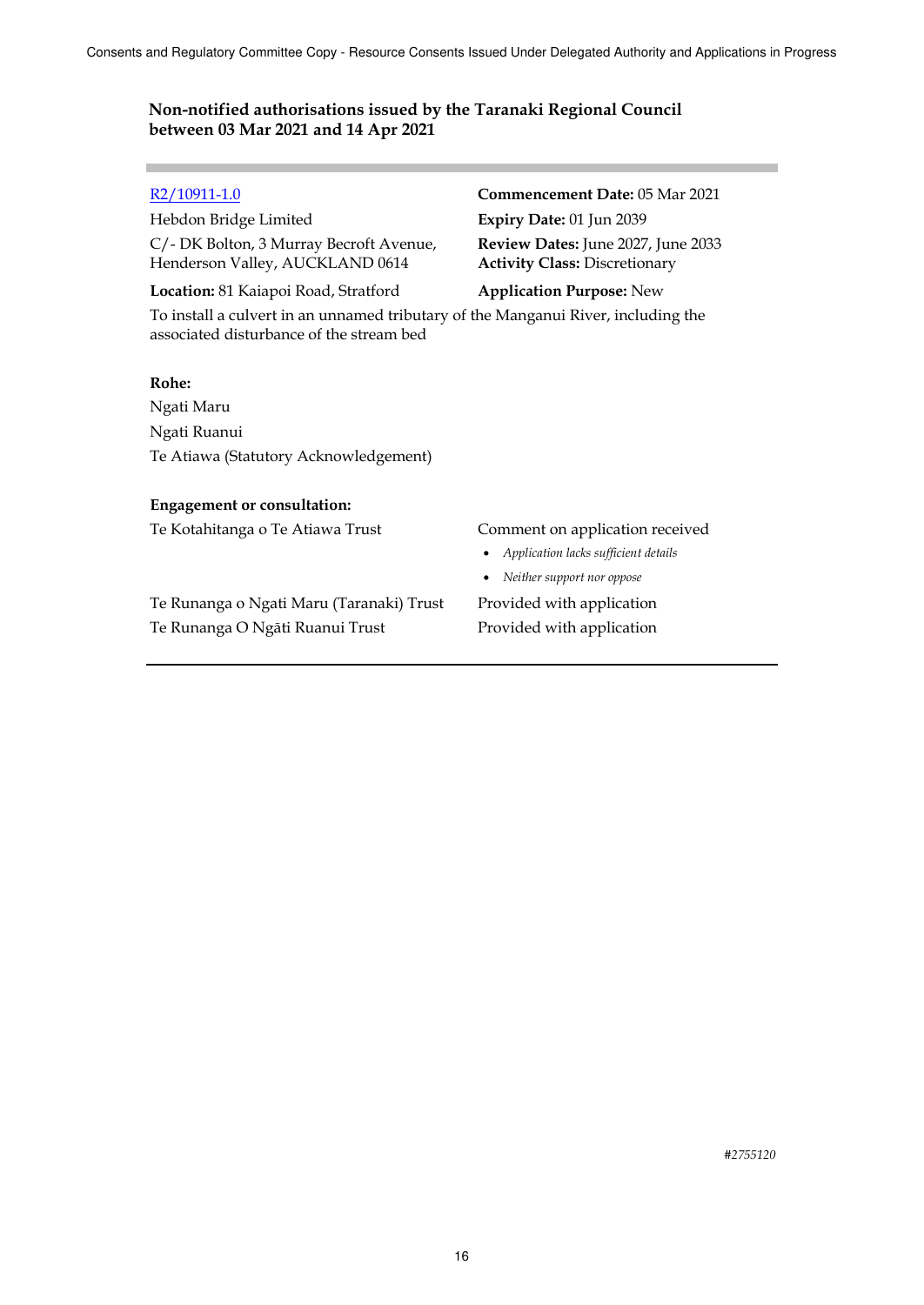| $R2/5352-3.1$                                             | <b>Commencement Date: 09 Mar 2021</b>                                                    |
|-----------------------------------------------------------|------------------------------------------------------------------------------------------|
| Lloyd Gernhoefer Contractor Limited                       | Expiry Date: 01 Jun 2029                                                                 |
| PO Box 31, Eltham 4353                                    | Review Dates: June 2022, June 2025, June<br>2028<br><b>Activity Class: Discretionary</b> |
| Location: Various locations throughout<br>Taranaki region | <b>Application Purpose: Replace</b>                                                      |

To discharge the contents of dairy effluent treatment ponds, dairy effluent storage ponds, and solids from herd homes to land throughout the Taranaki region

## **Rohe:**

Ngaa Rauru Kiitahi (Statutory Acknowledgement) Ngaruahine (Statutory Acknowledgement) Ngati Maru Ngati Mutunga (Statutory Acknowledgement) Ngati Ruanui (Statutory Acknowledgement) Ngati Tama (Statutory Acknowledgement) Taranaki (Statutory Acknowledgement) Te Atiawa (Statutory Acknowledgement)

### **Engagement or consultation:**

Te Kahui o Taranaki Trust Provided with application

Te Kotahitanga o Te Atiawa Trust Provided with application Te Runanga o Ngati Maru (Taranaki) Trust Provided with application Te Runanga o Ngati Mutunga Comment on application received

Te Runanga O Ngāti Ruanui Trust Provided with application Te Runanga O Ngati Tama Provided with application

## Stratford District Council Comment on application received

*Do not oppose, subject to conditions* 

Te Kaahui o Rauru Comment on application received

*Application lacks sufficient details* 

Te Korowai O Ngaruahine Trust Comment on application received

- *Application lacks sufficient details*
- *Neither support nor oppose*

- *Application lacks sufficient details*
- *Neither support nor oppose*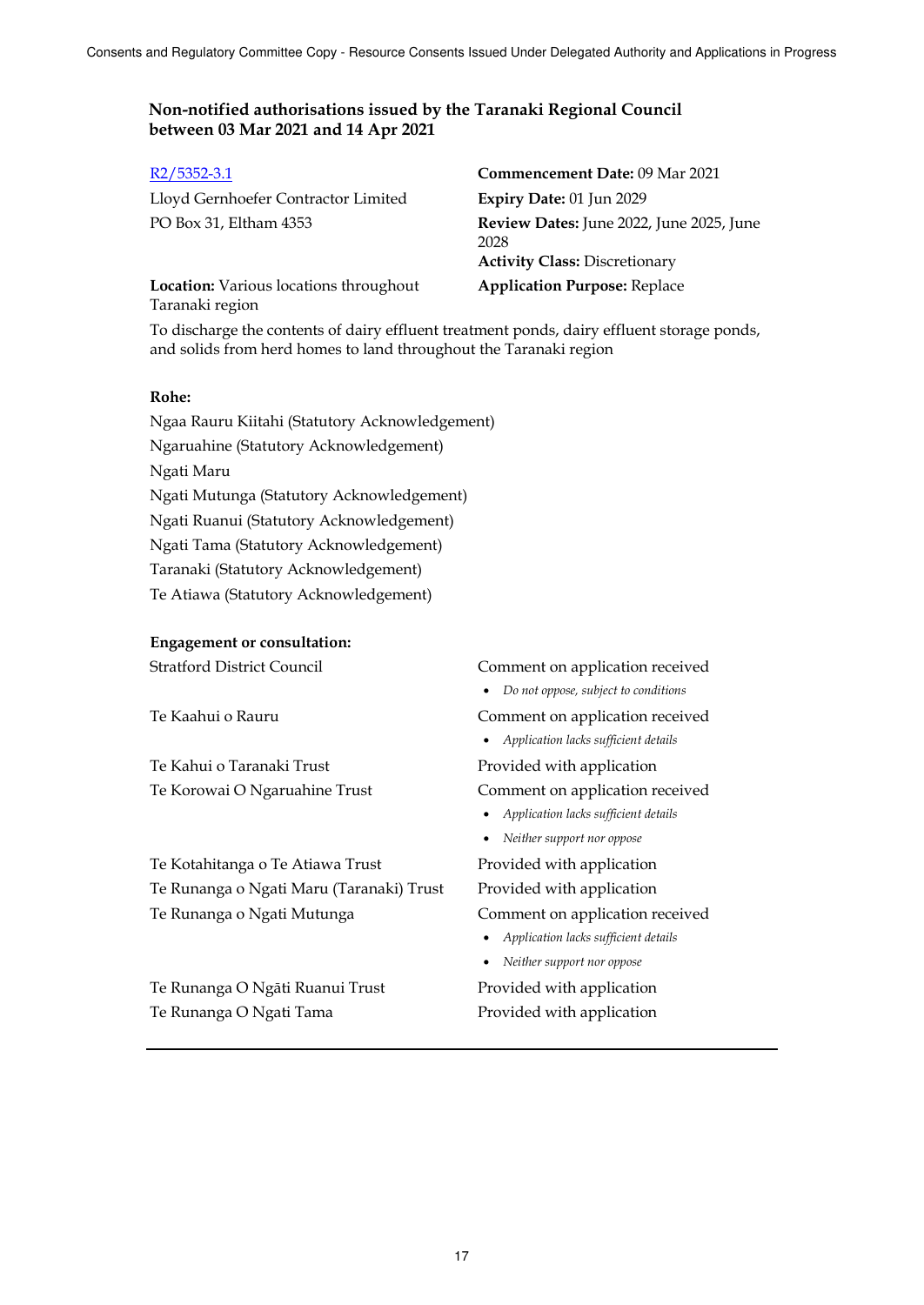| $R2/3025-3.0$                                                                                                                                          | Commencement Date: 09 Mar 2021                                                                      |
|--------------------------------------------------------------------------------------------------------------------------------------------------------|-----------------------------------------------------------------------------------------------------|
| Oberwil Farms Limited                                                                                                                                  | Expiry Date: 01 Dec 2046                                                                            |
| David Werder, 444 Wilson Road, RD 2, Patea<br>4598                                                                                                     | Review Dates: June 2022, June 2028, June<br>2034, June 2040<br><b>Activity Class: Non-complying</b> |
| Location: 444 Wilson Road, Kakaramea                                                                                                                   | <b>Application Purpose: Replace</b>                                                                 |
| To discharge farm dairy effluent onto land, and until 1 December 2021 after treatment in an<br>oxidation pond system and wetland, into the Ohio Stream |                                                                                                     |
| Rohe:                                                                                                                                                  |                                                                                                     |
| Ngati Ruanui                                                                                                                                           |                                                                                                     |
| <b>Engagement or consultation:</b>                                                                                                                     |                                                                                                     |
| Te Runanga O Ngāti Ruanui Trust                                                                                                                        | Comment on application received                                                                     |
|                                                                                                                                                        | General opposition                                                                                  |
|                                                                                                                                                        | Application incomplete                                                                              |
|                                                                                                                                                        |                                                                                                     |
| $R2/3222-3.0$                                                                                                                                          | <b>Commencement Date: 09 Mar 2021</b>                                                               |
| Gregory & Deborah How                                                                                                                                  | Expiry Date: 01 Dec 2044                                                                            |
| 1838 Egmont Road, RD 6, Kaimiro, Inglewood<br>4386                                                                                                     | Review Dates: June 2026, June 2032, June<br>2038                                                    |
|                                                                                                                                                        | <b>Activity Class: Controlled</b>                                                                   |
| Location: 1838 Egmont Road, Kaimiro<br>To discharge farm dairy effluent onto land                                                                      | <b>Application Purpose: Replace</b>                                                                 |
| Rohe:                                                                                                                                                  |                                                                                                     |
| Taranaki (Statutory Acknowledgement)                                                                                                                   |                                                                                                     |
| Te Atiawa (Statutory Acknowledgement)                                                                                                                  |                                                                                                     |
| <b>Engagement or consultation:</b>                                                                                                                     |                                                                                                     |
| Te Kahui o Taranaki Trust                                                                                                                              | Provided with application                                                                           |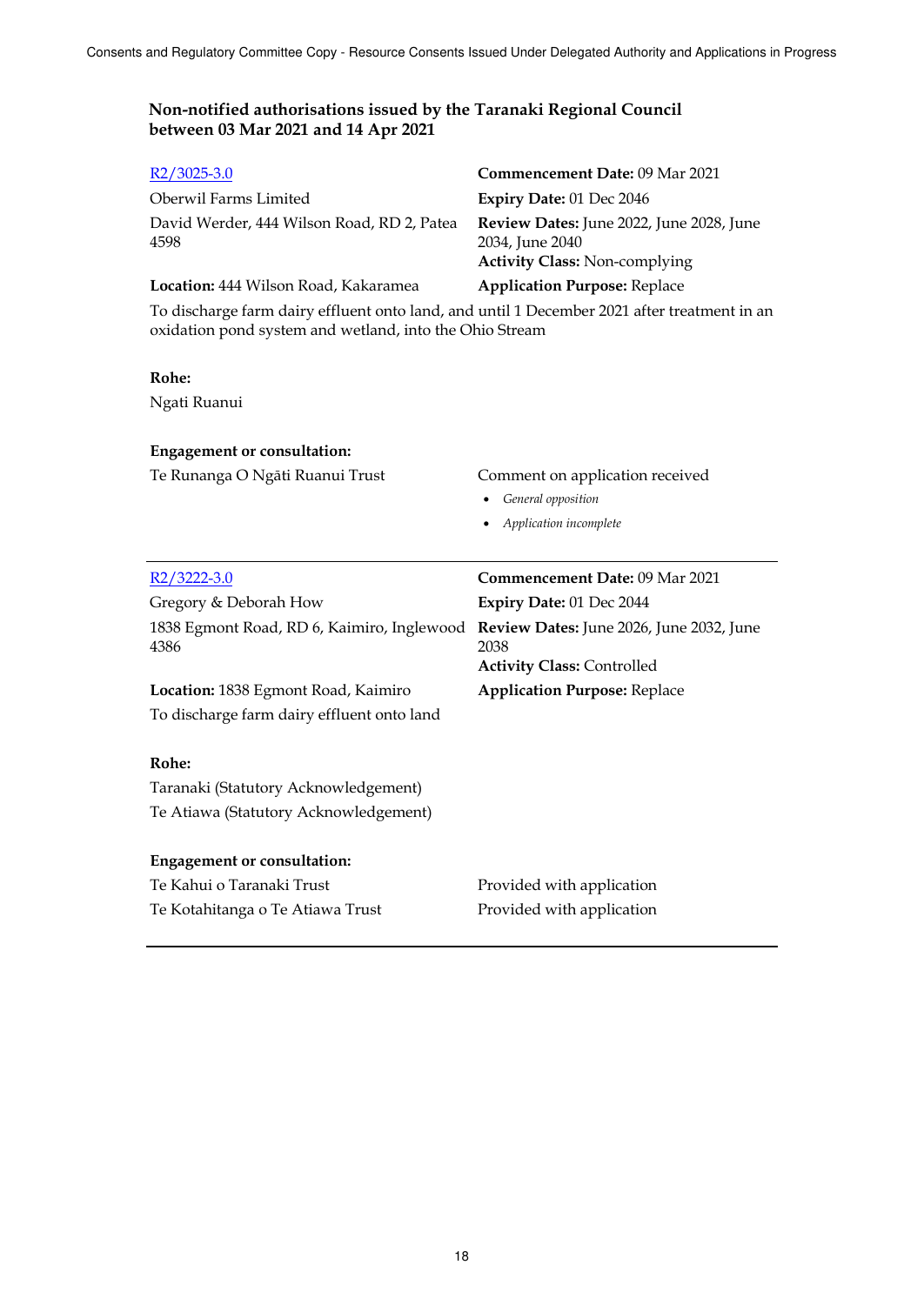| R <sub>2</sub> /3279-3.0                   | Commencement Date: 09 Mar 2021                                                        |
|--------------------------------------------|---------------------------------------------------------------------------------------|
| Nigel King Developments Limited            | Expiry Date: 01 Dec 2044                                                              |
| 509 Upland Road, RD 2, New Plymouth 4372   | Review Dates: June 2026, June 2032, June<br>2038<br><b>Activity Class: Controlled</b> |
| Location: 65 Awai Road, Tarurutangi        | <b>Application Purpose: Replace</b>                                                   |
| To discharge farm dairy effluent onto land |                                                                                       |
|                                            |                                                                                       |
| Rohe:                                      |                                                                                       |
| Te Atiawa (Statutory Acknowledgement)      |                                                                                       |
|                                            |                                                                                       |
| <b>Engagement or consultation:</b>         |                                                                                       |
| Te Kotahitanga o Te Atiawa Trust           | Provided with application                                                             |
|                                            |                                                                                       |
| $R2/0542-4.0$                              | Commencement Date: 10 Mar 2021                                                        |
| AM & LJ Bridgeman Partnership              | Expiry Date: 01 Dec 2045                                                              |
|                                            |                                                                                       |
| 61 Rutland Road, RD 24, Stratford 4394     | Review Dates: June 2027, June 2033, June                                              |
|                                            | 2039                                                                                  |
|                                            | <b>Activity Class: Controlled</b>                                                     |
| Location: 61 Rutland Road, Midhirst        | <b>Application Purpose: Replace</b>                                                   |
| To discharge farm dairy effluent onto land |                                                                                       |
|                                            |                                                                                       |
| Rohe:                                      |                                                                                       |
| Ngaruahine (Statutory Acknowledgement)     |                                                                                       |
| Ngati Ruanui                               |                                                                                       |
| Te Atiawa (Statutory Acknowledgement)      |                                                                                       |
| <b>Engagement or consultation:</b>         |                                                                                       |
| Te Korowai O Ngaruahine Trust              | Provided with application                                                             |
| Te Kotahitanga o Te Atiawa Trust           | Comment on application received                                                       |
|                                            | • Application lacks sufficient details                                                |
| Te Runanga O Ngāti Ruanui Trust            | Provided with application                                                             |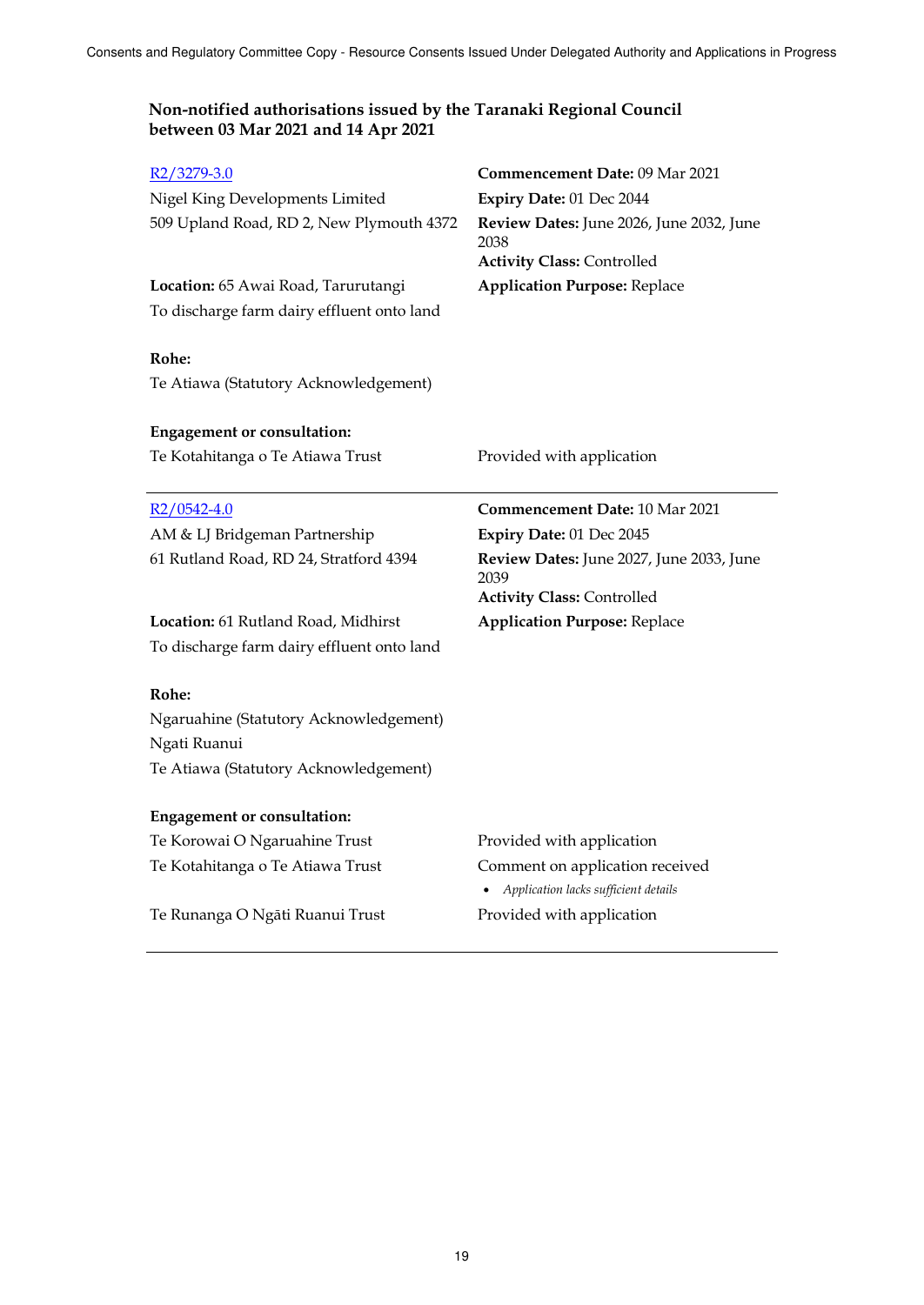| $R2/4679-4.1$                                                        | <b>Commencement Date: 11 Mar 2021</b>                                                    |
|----------------------------------------------------------------------|------------------------------------------------------------------------------------------|
| <b>Hinton Contracting Limited</b>                                    | Expiry Date: 01 Jun 2029                                                                 |
| PO Box 155, Stratford 4352                                           | Review Dates: June 2022, June 2025, June<br>2028<br><b>Activity Class: Discretionary</b> |
| <b>Location:</b> Various locations throughout the<br>Taranaki region | <b>Application Purpose: Change</b>                                                       |

To discharge the contents of dairy effluent treatment ponds, dairy effluent storage ponds and solids from herd homes to land throughout the Taranaki region

Change of consent conditions to remove a specific method of effluent discharge and incorporate the discharge of solid effluent

### **Rohe:**

Ngaa Rauru Kiitahi (Statutory Acknowledgement) Ngaruahine (Statutory Acknowledgement) Ngati Maru Ngati Mutunga (Statutory Acknowledgement) Ngati Ruanui (Statutory Acknowledgement) Ngati Tama (Statutory Acknowledgement) Taranaki (Statutory Acknowledgement) Te Atiawa (Statutory Acknowledgement)

### **Engagement or consultation:**

| Te Kaahui o Rauru                        | Pr |
|------------------------------------------|----|
| Te Kahui o Taranaki Trust                | Pr |
| Te Korowai O Ngaruahine Trust            | Pr |
| Te Kotahitanga o Te Atiawa Trust         | Cc |
|                                          |    |
|                                          |    |
| Te Runanga o Ngati Maru (Taranaki) Trust | Pr |
|                                          |    |

- Te Runanga o Ngati Mutunga **Provided with application**
- Te Runanga O Ngāti Ruanui Trust Provided with application
- 

rovided with application ovided with application rovided with application omment on application received *Application lacks sufficient details* 

*Do not oppose, subject to conditions* 

ovided with application Te Runanga O Ngati Tama<br>
Provided with application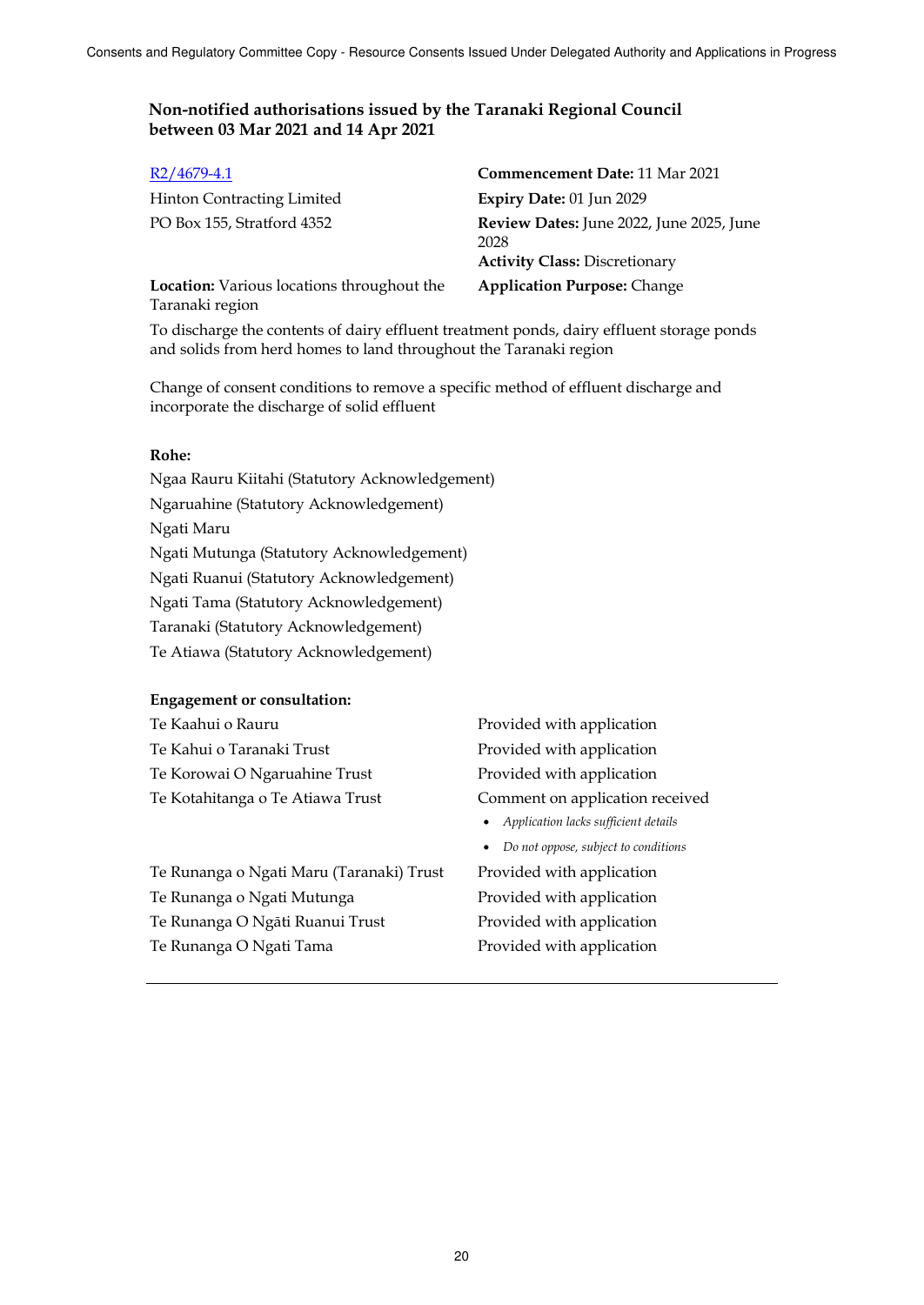| $R2/5139-3.0$                                                        | <b>Commencement Date: 11 Mar 2021</b>                                                                       |  |
|----------------------------------------------------------------------|-------------------------------------------------------------------------------------------------------------|--|
| Mervyn Hooper                                                        | Expiry Date: 01 Jun 2038                                                                                    |  |
| 143 Orlando Street, Stratford 4332                                   | Review Dates: June 2023, June 2026, June<br>2029, June 2032, June 2035<br><b>Activity Class: Controlled</b> |  |
| Location: 143 Orlando Street, Stratford                              | <b>Application Purpose: Replace</b>                                                                         |  |
| To discharge emissions into the air from abrasive blasting processes |                                                                                                             |  |

## **Rohe:**

Ngati Ruanui

| $R2/6274-2.0$                          | <b>Commencement Date: 11 Mar 2021</b>                                             |
|----------------------------------------|-----------------------------------------------------------------------------------|
| Jones Quarry Limited                   | Expiry Date: 01 Jun 2038                                                          |
| 29 Mahoetahi Road, RD 42, Waitara 4382 | <b>Review Dates:</b> June 2026, June 2032<br><b>Activity Class: Discretionary</b> |
| Location: 29 Mahoetahi Road, Waitara   | <b>Application Purpose: Replace</b>                                               |
|                                        |                                                                                   |

To discharge treated stormwater and treated washwater from quarrying and rock crushing operations onto and into land and into an unnamed tributary of the Mangaoraka Stream

## **Rohe:**

Te Atiawa (Statutory Acknowledgement)

| <b>Engagement or consultation:</b><br>Te Kotahitanga o Te Atiawa Trust        | Comment on application received<br>Application lacks sufficient details           |
|-------------------------------------------------------------------------------|-----------------------------------------------------------------------------------|
| R <sub>2</sub> /3491-3.0                                                      | <b>Commencement Date: 12 Mar 2021</b>                                             |
| Taranaki Sawmills Limited                                                     | <b>Expiry Date: 01 Jun 2038</b>                                                   |
| PO Box 7145, Fitzroy, New Plymouth 4341                                       | <b>Review Dates:</b> June 2026, June 2032<br><b>Activity Class: Discretionary</b> |
| <b>Location:</b> 47 & 53 Katere Road, Waiwhakaiho                             | <b>Application Purpose: Replace</b>                                               |
| To discharge stormwater from a timber treatment site into the Mangaone Stream |                                                                                   |
| Rohe:                                                                         |                                                                                   |

Te Atiawa (Statutory Acknowledgement)

## **Engagement or consultation:**

| Te Kotahitanga o Te Atiawa Trust | Provided with application |
|----------------------------------|---------------------------|
|----------------------------------|---------------------------|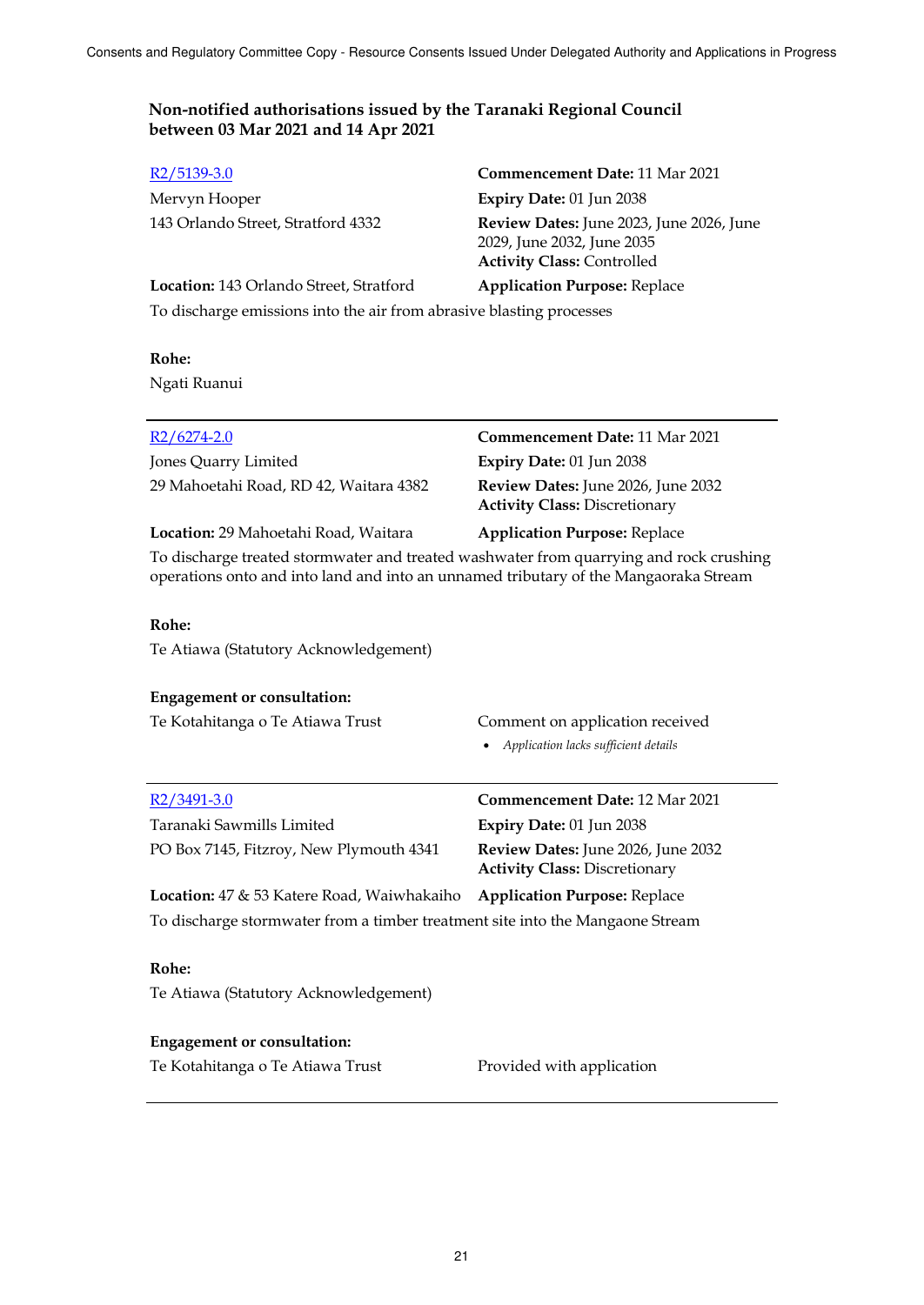| $R2/2167-3.0$                                         | <b>Commencement Date: 12 Mar 2021</b>                                                 |
|-------------------------------------------------------|---------------------------------------------------------------------------------------|
| Richard & Margaret Joyce                              | Expiry Date: 01 Dec 2044                                                              |
| 624 Hurford Road, RD 4, Hurford, New<br>Plymouth 4374 | Review Dates: June 2026, June 2032, June<br>2038<br><b>Activity Class: Controlled</b> |
| Location: 594 Hurford Road, Omata                     | <b>Application Purpose: Replace</b>                                                   |

To discharge farm dairy effluent onto land, and until 1 December 2022 after treatment in an oxidation pond system, into an unnamed tributary of the Paopaohaonui Stream

## **Rohe:**

Taranaki (Statutory Acknowledgement)

### **Engagement or consultation:**

Te Kahui o Taranaki Trust Provided with application

### R2/10322-2.0 **Commencement Date:** 15 Mar 2021

Christopher Aaron Herd **Expiry Date:** 01 Jun 2022 40 Ocean View Parade, Moturoa, New Plymouth 4310

**Review Dates: Activity Class:** Controlled

**Location:** 45 Ainslee Street, Highlands Park **Application Purpose:** New

To discharge stormwater and sediment arising from works associated with a residential subdivision onto land and into an unnamed tributary of the Te Henui Stream

### **Rohe:**

Te Atiawa (Statutory Acknowledgement)

### **Engagement or consultation:**

Te Kotahitanga o Te Atiawa Trust Comment on application received

- *Application lacks sufficient details*
- *Neither support nor oppose*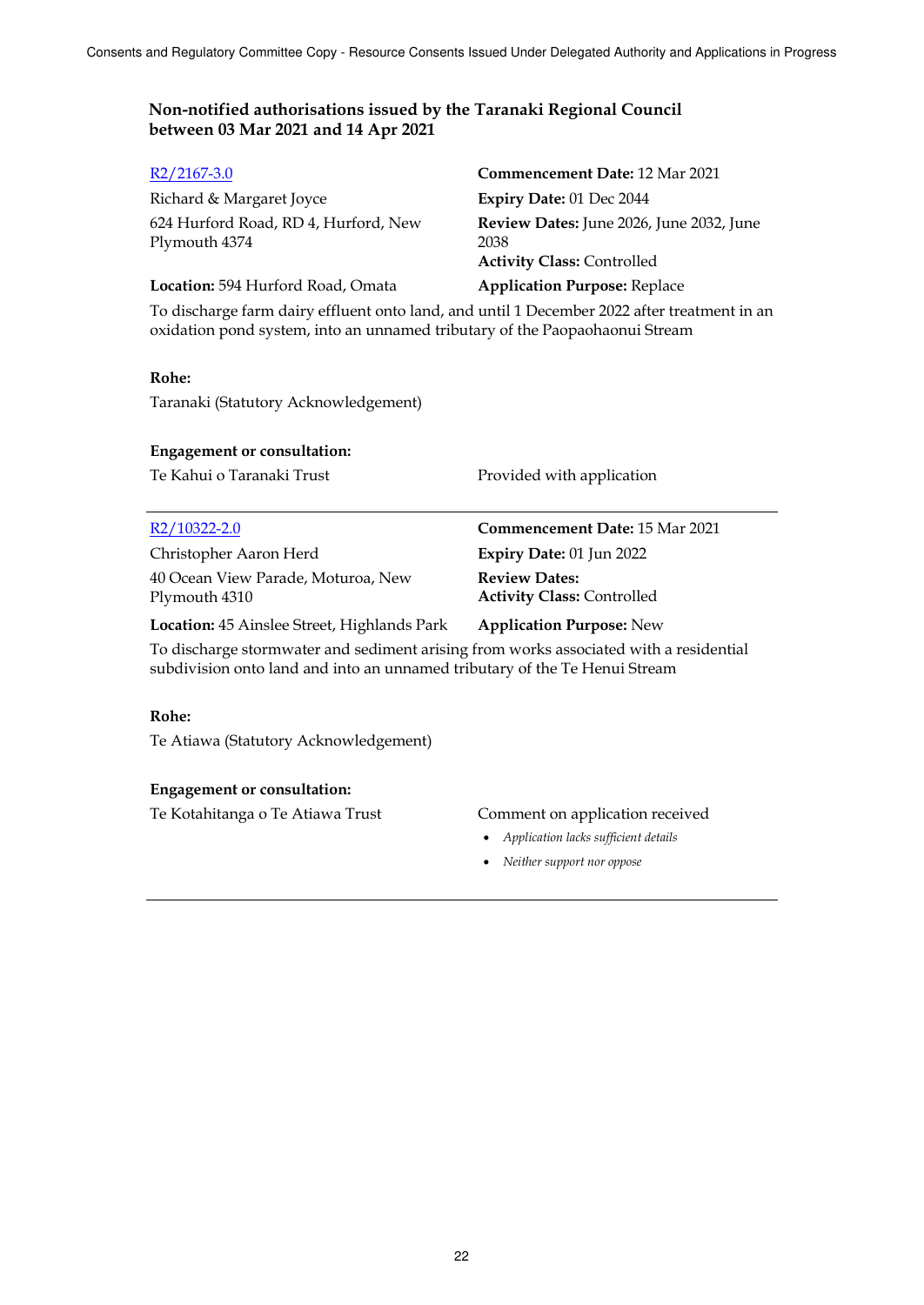| $R2/2169-3.0$                                                                                                                                 | <b>Commencement Date: 15 Mar 2021</b>                                                 |  |
|-----------------------------------------------------------------------------------------------------------------------------------------------|---------------------------------------------------------------------------------------|--|
| William & Valerie Donald                                                                                                                      | Expiry Date: 01 Dec 2044                                                              |  |
| 682 Surf Highway 45, RD 4, New Plymouth<br>4374                                                                                               | Review Dates: June 2026, June 2032, June<br>2038<br><b>Activity Class: Controlled</b> |  |
| Location: 682 Surf Highway 45, Omata                                                                                                          | <b>Application Purpose: Replace</b>                                                   |  |
| To discharge farm dairy effluent onto land, and until 1 December 2022 after treatment in an<br>oxidation pond system, into the Wairere Stream |                                                                                       |  |

## **Rohe:**

Taranaki (Statutory Acknowledgement)

## **Engagement or consultation:**

Te Kahui o Taranaki Trust **Provided with application** 

| $R2/2863-3.0$                                                      | <b>Commencement Date: 15 Mar 2021</b>                   |
|--------------------------------------------------------------------|---------------------------------------------------------|
| Jamze Trust                                                        | Expiry Date: 01 Dec 2044                                |
| $C$ /- M & Z Barrett, 241 Barrett Road, RD 4,<br>New Plymouth 4374 | <b>Review Dates:</b> June 2026, June 2032, June<br>2038 |
|                                                                    | <b>Activity Class: Controlled</b>                       |
| <b>Location: 209 Barrett Road, Whalers Gate</b>                    | <b>Application Purpose: Replace</b>                     |
| To discharge farm dairy effluent onto land                         |                                                         |
|                                                                    |                                                         |
| Rohe:                                                              |                                                         |
| Taranaki (Statutory Acknowledgement)                               |                                                         |
| Te Atiawa (Statutory Acknowledgement)                              |                                                         |
|                                                                    |                                                         |
| <b>Engagement or consultation:</b>                                 |                                                         |
| Te Kahui o Taranaki Trust                                          | Provided with application                               |
| Te Kotahitanga o Te Atiawa Trust                                   | Provided with application                               |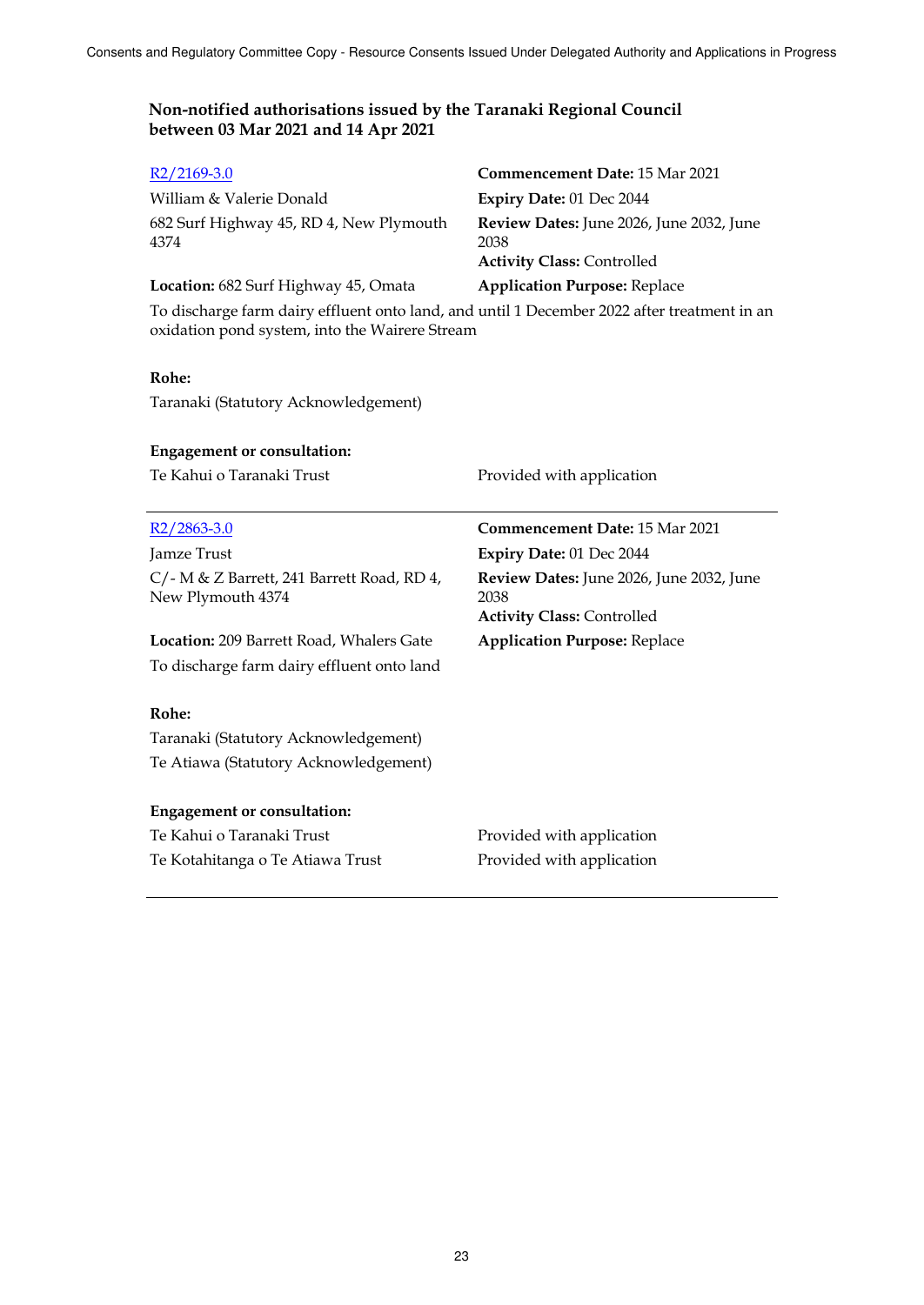| $R2/5971-2.0$                                                                                   | Commencement Date: 16 Mar 2021                                             |  |  |
|-------------------------------------------------------------------------------------------------|----------------------------------------------------------------------------|--|--|
| New Plymouth District Council                                                                   | Expiry Date: 01 Jun 2038                                                   |  |  |
| Private Bag 2025, New Plymouth 4342                                                             | Review Dates: June 2026, June 2032<br><b>Activity Class: Discretionary</b> |  |  |
| Location: Road reserve, Upland Road, Egmont Application Purpose: Replace<br>Village             |                                                                            |  |  |
| To use a culvert in an unnamed tributary of the Mangaoraka Stream for roading purposes          |                                                                            |  |  |
| Rohe:                                                                                           |                                                                            |  |  |
| Te Atiawa (Statutory Acknowledgement)                                                           |                                                                            |  |  |
| <b>Engagement or consultation:</b>                                                              |                                                                            |  |  |
| Department of Conservation                                                                      | Applicant provided application                                             |  |  |
| Fish & Game New Zealand                                                                         | Applicant provided application                                             |  |  |
| Te Kotahitanga o Te Atiawa Trust                                                                | Provided with application                                                  |  |  |
| Te Kotahitanga o Te Atiawa Trust                                                                | Consulted by applicant                                                     |  |  |
|                                                                                                 |                                                                            |  |  |
| $R2/4706 - 2.1$                                                                                 | <b>Commencement Date: 16 Mar 2021</b>                                      |  |  |
| AJM Trust                                                                                       | Expiry Date: 01 Dec 2037                                                   |  |  |
| H Van Der Poel, 92 Ruakere Road, RD 37, New Review Dates: June 2025, June 2031<br>Plymouth 4381 | <b>Activity Class: Discretionary</b>                                       |  |  |
| Location: 92 Ruakere Road, Warea                                                                | <b>Application Purpose: Change</b>                                         |  |  |
| To discharge effluent from a farm dairy onto and into land                                      |                                                                            |  |  |
| Change of conditions to change the herd size                                                    |                                                                            |  |  |
| Rohe:                                                                                           |                                                                            |  |  |
| Taranaki (Statutory Acknowledgement)                                                            |                                                                            |  |  |
| <b>Engagement or consultation:</b>                                                              |                                                                            |  |  |

Te Kahui o Taranaki Trust **Provided with application**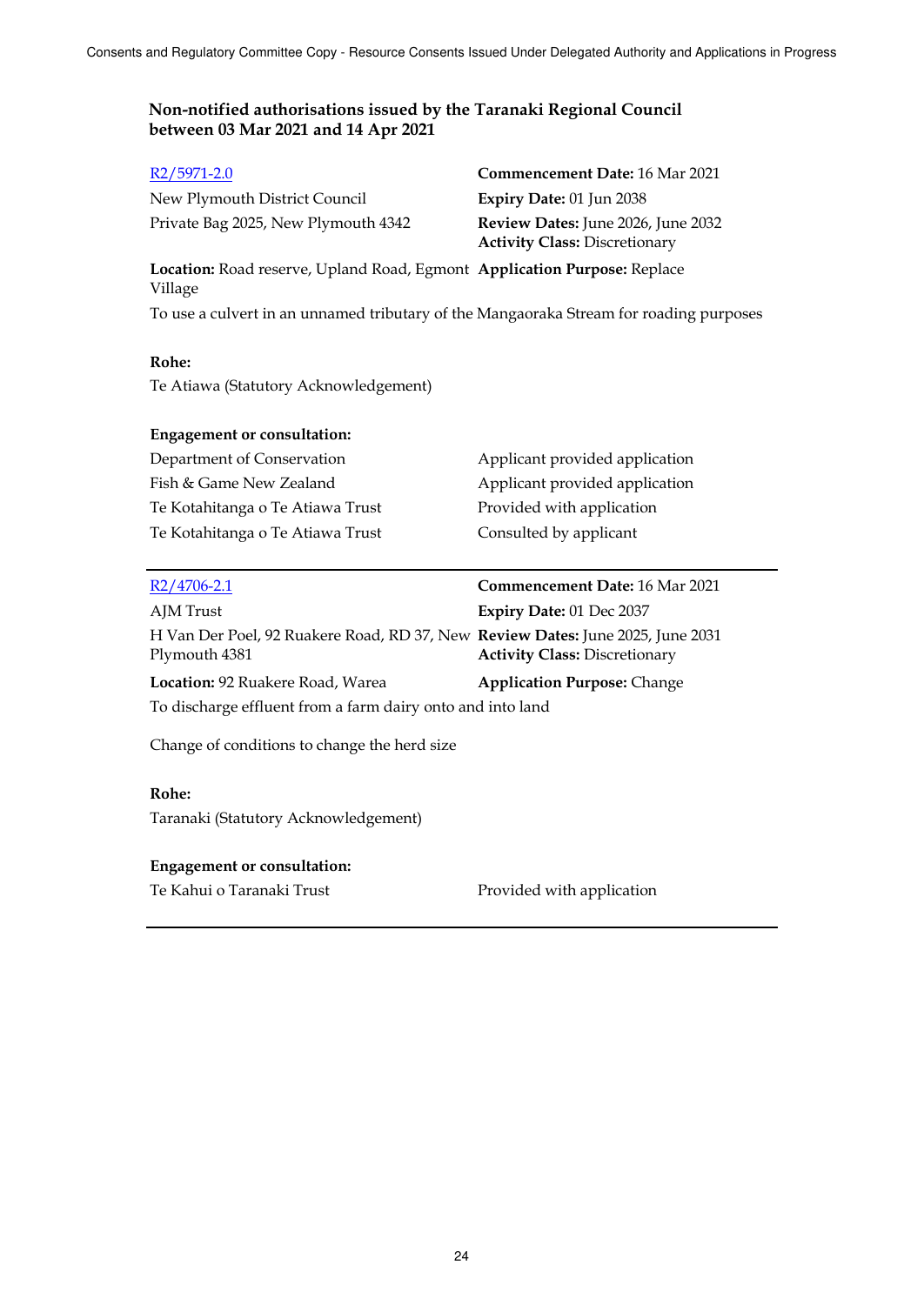## R2/10200-1.1 **Commencement Date:** 17 Mar 2021 Greymouth Petroleum Central Limited **Expiry Date:** 01 Jun 2030 PO Box 3394, Fitzroy, New Plymouth 4341 **Review Dates:** June 2021, June 2022, June 2023, June 2024, June 2025, June 2026, June 2027, June 2028, June 2029 **Activity Class:** Discretionary

**Application Purpose:** Extension of Lapse

**Location:** Ngatoro-A wellsite, 561 Dudley Road Upper, Inglewood

To discharge water based hydraulic fracturing fluids into land at depths greater than 3,600 mTVDss beneath the Ngatoro-A wellsite

### **Rohe:**

Taranaki Te Atiawa

## **Engagement or consultation:**

Te Kahui o Taranaki Trust **Provided with application** 

Te Kotahitanga o Te Atiawa Trust Comment on application received

*General opposition* 

| R2/10908-1.1                      | <b>Commencement Date: 18 Mar 2021</b>                     |
|-----------------------------------|-----------------------------------------------------------|
| Mahcoll Investments Limited       | Expiry Date: 01 Jun 2023                                  |
| 24 Fitzgerald Lane, Hawera 4673   | <b>Review Dates:</b><br><b>Activity Class: Controlled</b> |
| Location: Fitzgerald Land, Hawera | <b>Application Purpose: New</b>                           |

To discharge stormwater and sediment arising from earthworks associated with the development of a proposed industrial/commercial site onto and into land

### **Rohe:**

Ngati Ruanui

## **Engagement or consultation:**

Te Runanga O Ngāti Ruanui Trust Provided with application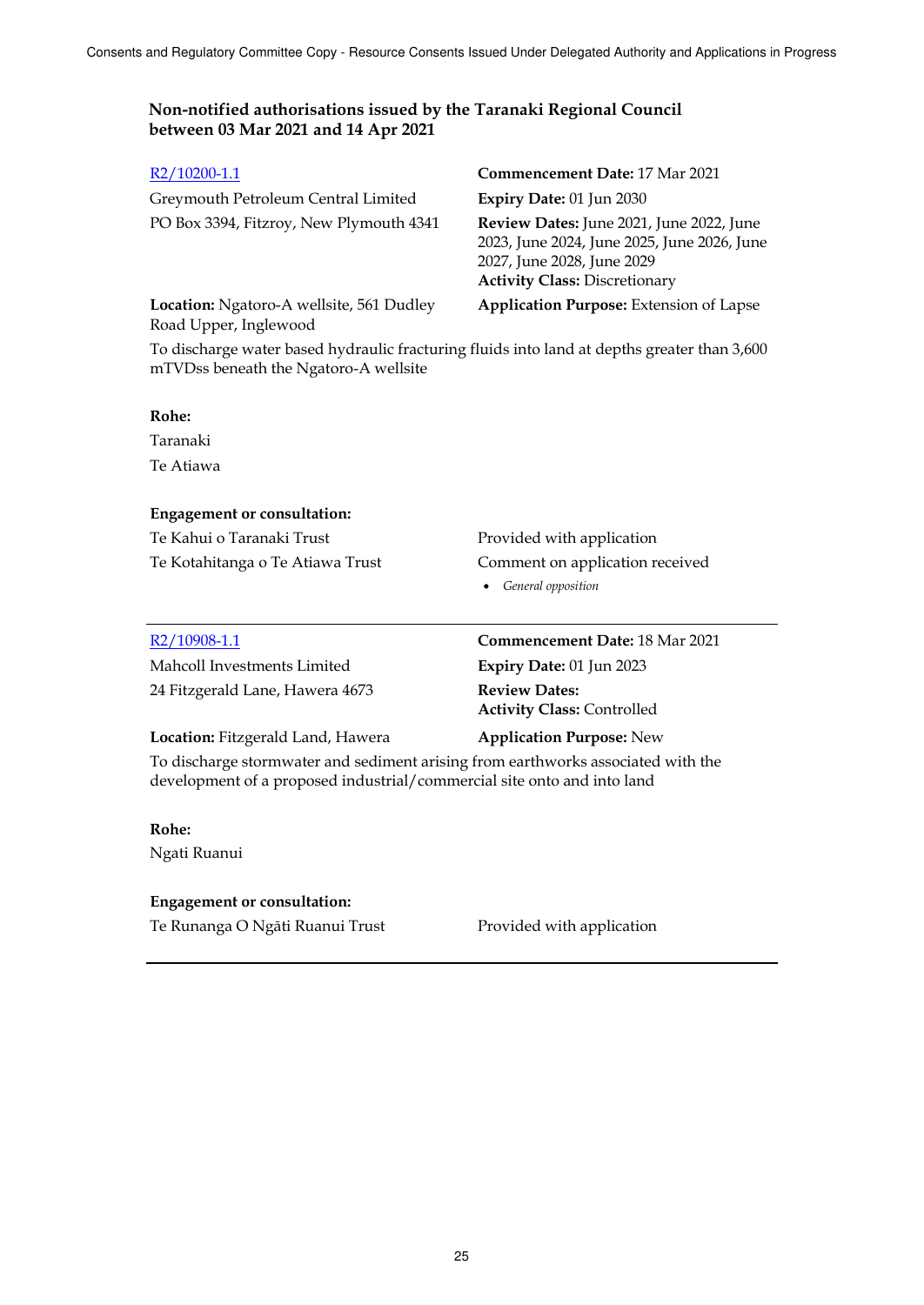| $R2/10914-1.0$                                                                                                                             | <b>Commencement Date: 22 Mar 2021</b>                                      |  |
|--------------------------------------------------------------------------------------------------------------------------------------------|----------------------------------------------------------------------------|--|
| South Taranaki District Council                                                                                                            | Expiry Date: 01 Jun 2040                                                   |  |
| Chief Executive, Private Bag 902, Hawera 4640 Review Dates: June 2028, June 2034                                                           | <b>Activity Class: Discretionary</b>                                       |  |
| Location: 2900 Waitotara Valley Road,<br>Waitotara                                                                                         | <b>Application Purpose: New</b>                                            |  |
| To install a culvert in an unnamed tributary of the Waitotara River, including associated<br>disturbance of the stream bed                 |                                                                            |  |
| Rohe:                                                                                                                                      |                                                                            |  |
| Ngaa Rauru Kiitahi (Statutory Acknowledgement)                                                                                             |                                                                            |  |
| <b>Engagement or consultation:</b>                                                                                                         |                                                                            |  |
| Calvin Gerald White                                                                                                                        | Consulted by applicant                                                     |  |
| Te Kaahui o Rauru                                                                                                                          | Provided with application                                                  |  |
| R <sub>2</sub> /10913-1.0                                                                                                                  | <b>Commencement Date: 29 Mar 2021</b>                                      |  |
| Dustys Hill Co Limited                                                                                                                     | Expiry Date: 01 Jun 2035                                                   |  |
| 604 Finnerty Road, RD 21, Stratford 4391                                                                                                   | Review Dates: June 2023, June 2029<br><b>Activity Class: Discretionary</b> |  |
| Location: 604 Finnerty Road, Cardiff                                                                                                       | <b>Application Purpose: New</b>                                            |  |
| To replace an existing culvert in an unnamed tributary of the Waingongoro River,<br>including the associated disturbance of the stream bed |                                                                            |  |
| Rohe:                                                                                                                                      |                                                                            |  |
| Ngaruahine (Statutory Acknowledgement)                                                                                                     |                                                                            |  |
| <b>Engagement or consultation:</b>                                                                                                         |                                                                            |  |
| Te Korowai O Ngaruahine Trust                                                                                                              | Provided with application                                                  |  |
| R <sub>2</sub> /10916-1.0                                                                                                                  | Commencement Date: 29 Mar 2021                                             |  |
| Waitotara Kiwifruit Limited Partnership                                                                                                    | Expiry Date: 01 Jun 2040                                                   |  |
| 93 First Avenue, Tauranga 3110                                                                                                             | Review Dates: June 2028, June 2034<br><b>Activity Class: Controlled</b>    |  |
| Location: 2976 State Highway 3, Waitotara                                                                                                  | <b>Application Purpose: New</b>                                            |  |
| To take groundwater from a bore for horticultural irrigation purposes                                                                      |                                                                            |  |
| Rohe:                                                                                                                                      |                                                                            |  |
| Ngaa Rauru Kiitahi                                                                                                                         |                                                                            |  |

**Engagement or consultation:**

Te Kaahui o Rauru **Provided with application**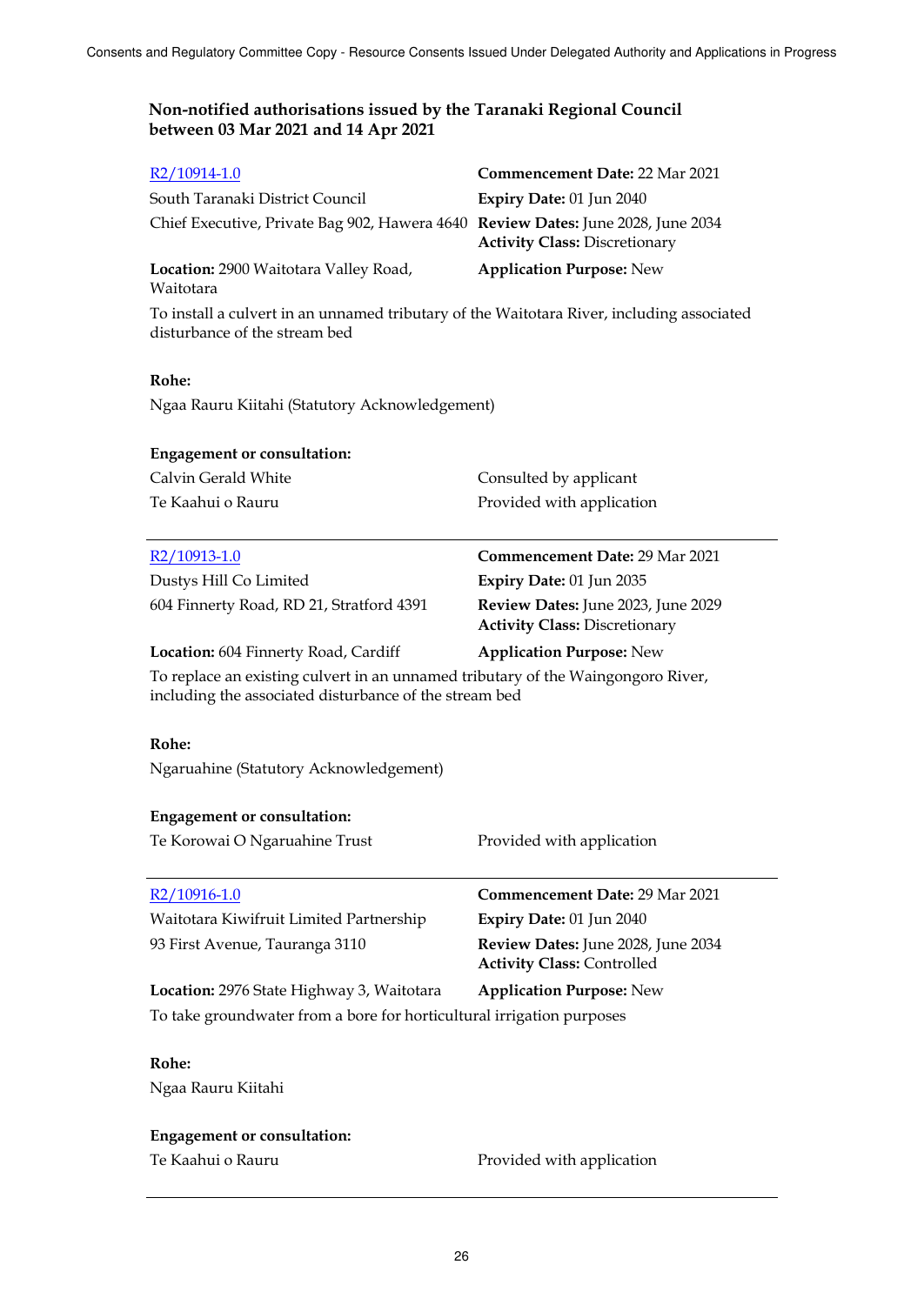| $R2/4667-3.0$<br>D & S Hancock Trusts<br>492 Pembroke Road, RD 21, Stratford 4391    | <b>Commencement Date: 30 Mar 2021</b><br>Expiry Date: 01 Dec 2046<br>Review Dates: June 2022, June 2028, June<br>2034, June 2040<br><b>Activity Class: Controlled</b> |
|--------------------------------------------------------------------------------------|-----------------------------------------------------------------------------------------------------------------------------------------------------------------------|
| Location: 492 Pembroke Road, Stratford<br>To discharge farm dairy effluent onto land | <b>Application Purpose: Replace</b>                                                                                                                                   |
| Rohe:<br>Ngaruahine (Statutory Acknowledgement)<br>Ngati Maru<br>Ngati Ruanui        |                                                                                                                                                                       |
| <b>Engagement or consultation:</b>                                                   |                                                                                                                                                                       |
| Te Korowai O Ngaruahine Trust                                                        | Comment on application received<br>Do not oppose, subject to the specific conditions they<br>request                                                                  |
| Te Runanga o Ngati Maru (Taranaki) Trust                                             | Provided with application                                                                                                                                             |
| Te Runanga O Ngāti Ruanui Trust                                                      | Provided with application                                                                                                                                             |
| $R2/3481-3.0$                                                                        | <b>Commencement Date: 08 Apr 2021</b>                                                                                                                                 |
| Neil & Megan Barnes                                                                  | Expiry Date: 01 Dec 2044                                                                                                                                              |
| 675 Mangorei Road, RD 1, New Plymouth 4371 Review Dates: June 2026, June 2032, June  | 2038<br><b>Activity Class: Controlled</b>                                                                                                                             |
| Location: 675 Mangorei Road, Mangorei                                                | <b>Application Purpose: Replace</b>                                                                                                                                   |
| To discharge farm dairy effluent onto land                                           |                                                                                                                                                                       |
| Rohe:                                                                                |                                                                                                                                                                       |
| Te Atiawa (Statutory Acknowledgement)                                                |                                                                                                                                                                       |
| <b>Engagement or consultation:</b>                                                   |                                                                                                                                                                       |
| Te Kotahitanga o Te Atiawa Trust                                                     | Provided with application                                                                                                                                             |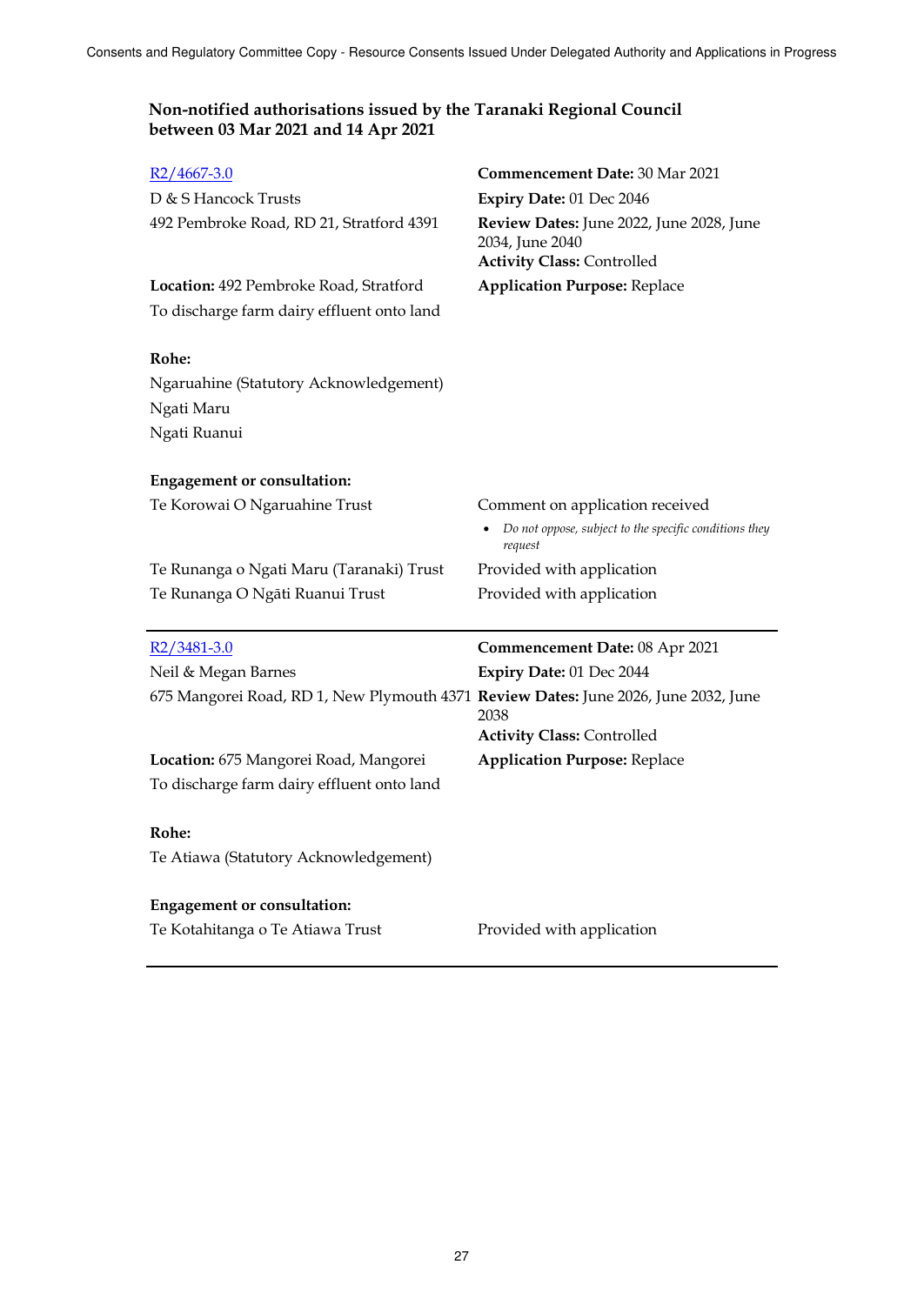| $R2/2818-4.0$                          | Commencement Date: 08 Apr 2021                            |
|----------------------------------------|-----------------------------------------------------------|
| PM & AM Gilmour Trusts No $1 \& 2$     | Expiry Date: 01 Dec 2022                                  |
| 186 Wawiri Road, RD 22, Stratford 4392 | <b>Review Dates:</b><br><b>Activity Class: Controlled</b> |
| Location: 186 Waiwiri Road, Toko       | <b>Application Purpose: Replace</b>                       |

To discharge farm dairy after treatment in an oxidation pond system into an unnamed tributary of the Toko Stream

**Rohe:** Ngati Maru Ngati Ruanui

| R2/10847-1.0                                              | Commencement Date: 09 Apr 2021    |
|-----------------------------------------------------------|-----------------------------------|
| Manor Properties Limited                                  | Expiry Date: 01 Jun 2023          |
| 59 Rimu Street, Strandon, New Plymouth 4312 Review Dates: | <b>Activity Class: Controlled</b> |
| Location: 30 Junction Street, Welbourn                    | <b>Application Purpose: New</b>   |

To discharge stormwater and sediment from earthworks associated with the subdivision of land for residential development into the New Plymouth District Council stormwater network which enters an unnamed tributary of the Te Henui Stream

## **Rohe:**

Te Atiawa (Statutory Acknowledgement)

## **Engagement or consultation:**

New Plymouth District Council Written approval provided Te Kotahitanga o Te Atiawa Trust Provided with application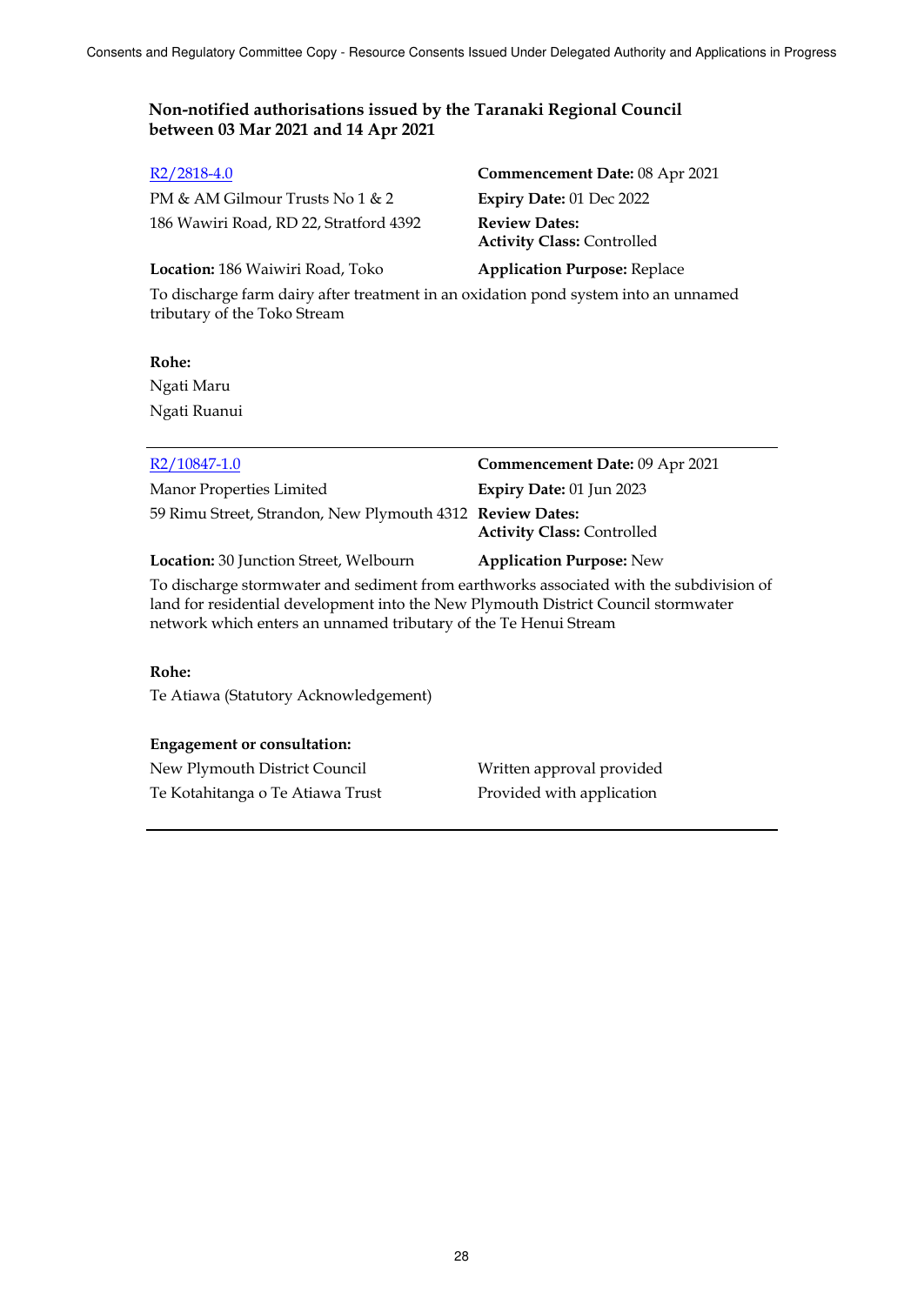| $R2/10868-1.1$                                                                                                                                       | Commencement Date: 14 Apr 2021                                             |  |  |
|------------------------------------------------------------------------------------------------------------------------------------------------------|----------------------------------------------------------------------------|--|--|
| Department of Conservation                                                                                                                           | Expiry Date: 01 Jun 2022                                                   |  |  |
| PO Box 462, New Plymouth 4340                                                                                                                        | <b>Review Dates:</b><br><b>Activity Class: Discretionary</b>               |  |  |
| Location: Taranaki Mounga - Te Papakura o<br>Taranaki                                                                                                | <b>Application Purpose: Change</b>                                         |  |  |
| To upgrade and construct two elevated boardwalks within the Ahukawakawa Wetland<br>and the Pouakai Tarns Wetland for public access                   |                                                                            |  |  |
| Change of consent conditions to extend the length of boardwalk to be upgraded in the<br>Ahukawakawa Wetland                                          |                                                                            |  |  |
| Rohe:                                                                                                                                                |                                                                            |  |  |
| Taranaki (Statutory Acknowledgement)                                                                                                                 |                                                                            |  |  |
| <b>Engagement or consultation:</b>                                                                                                                   |                                                                            |  |  |
| Kurahaupo Waka                                                                                                                                       | Consulted by applicant                                                     |  |  |
| Te Kahui o Taranaki Trust                                                                                                                            | Provided with application                                                  |  |  |
| Te Kotahitanga O Nga Mahanga A Tairi<br>Society Incorporated                                                                                         | Consulted by applicant                                                     |  |  |
| Tokomaru Waka                                                                                                                                        | Consulted by applicant                                                     |  |  |
| $R2/10918-1.0$                                                                                                                                       | Commencement Date: 14 Apr 2021                                             |  |  |
| Fresh Milk New Zealand Limited                                                                                                                       | Expiry Date: 01 Jun 2036                                                   |  |  |
| 2654 Skeet Road, RD 28, Hawera 4678                                                                                                                  | Review Dates: June 2024, June 2030<br><b>Activity Class: Discretionary</b> |  |  |
| Location: 311 Nopera Road, Pihama                                                                                                                    | <b>Application Purpose: New</b>                                            |  |  |
| To replace an existing culvert in the Wahoungakino Stream with an open bottom box<br>culvert, including the associated disturbance of the stream bed |                                                                            |  |  |
| Rohe:                                                                                                                                                |                                                                            |  |  |
| Ngaruahine (Statutory Acknowledgement)                                                                                                               |                                                                            |  |  |
| Taranaki (Statutory Acknowledgement)                                                                                                                 |                                                                            |  |  |
| <b>Engagement or consultation:</b>                                                                                                                   |                                                                            |  |  |
| Te Kahui o Taranaki Trust                                                                                                                            | Provided with application                                                  |  |  |
| Te Korowai O Ngaruahine Trust                                                                                                                        | Provided with application                                                  |  |  |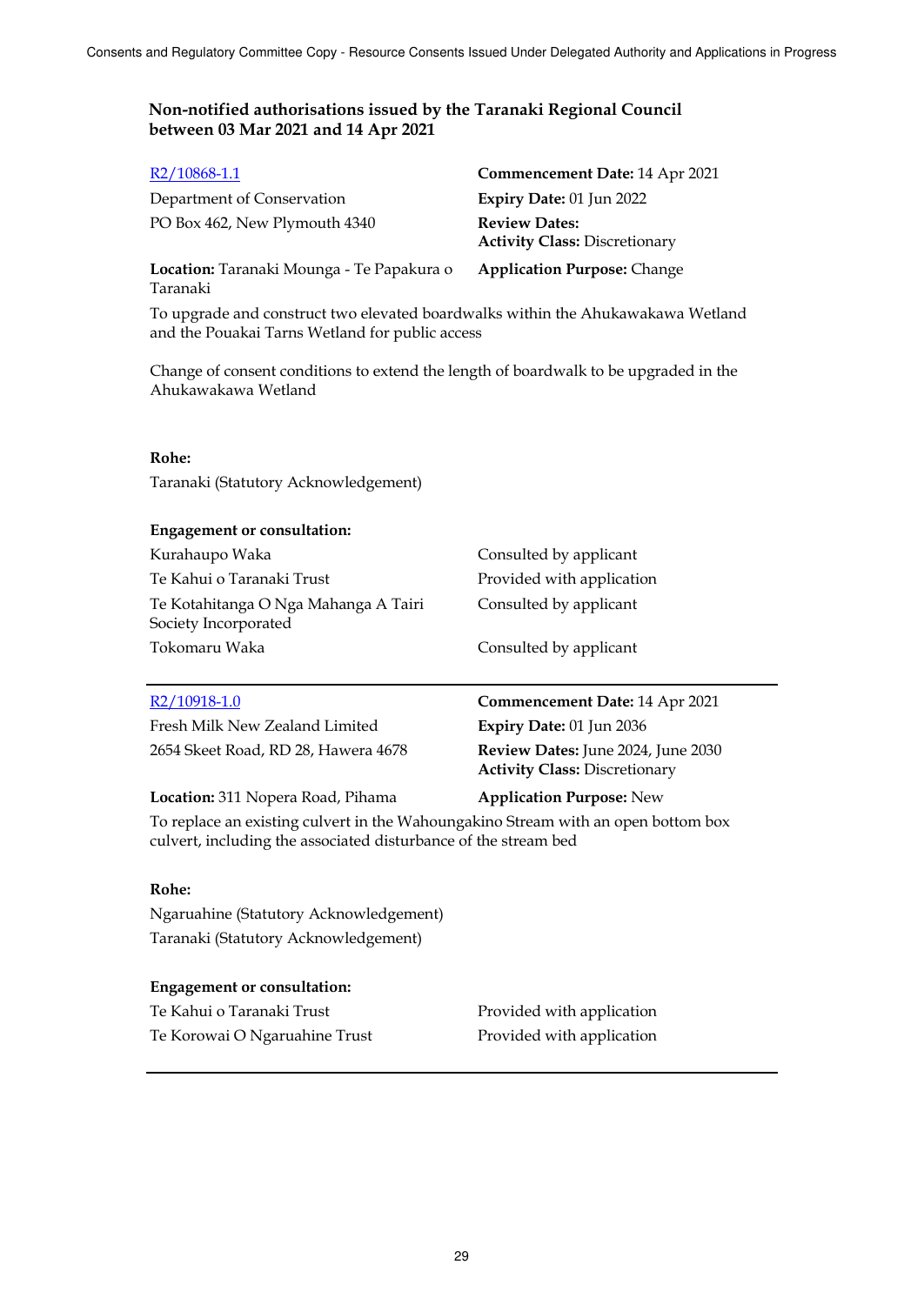| R2/10919-1.0                                                                                                                                                             | Commencement Date: 14 Apr 2021                                             |  |  |
|--------------------------------------------------------------------------------------------------------------------------------------------------------------------------|----------------------------------------------------------------------------|--|--|
| Fresh Milk New Zealand Limited                                                                                                                                           | Expiry Date: 01 Jun 2036                                                   |  |  |
| 2654 Skeet Road, RD 28, Hawera 4678                                                                                                                                      | Review Dates: June 2024, June 2030<br><b>Activity Class: Discretionary</b> |  |  |
| Location: 2705 Skeet Road, Auroa                                                                                                                                         | <b>Application Purpose: New</b>                                            |  |  |
| To replace an existing culvert in an unnamed tributary of the Oeo Stream, including the<br>associated disturbance of the stream bed                                      |                                                                            |  |  |
| Rohe:                                                                                                                                                                    |                                                                            |  |  |
| Ngaruahine (Statutory Acknowledgement)                                                                                                                                   |                                                                            |  |  |
| <b>Engagement or consultation:</b>                                                                                                                                       |                                                                            |  |  |
| Te Korowai O Ngaruahine Trust                                                                                                                                            | Provided with application                                                  |  |  |
|                                                                                                                                                                          |                                                                            |  |  |
| $R2/2106-3.0$                                                                                                                                                            | <b>Commencement Date: 14 Apr 2021</b>                                      |  |  |
| Sturkenboom Farms Limited                                                                                                                                                | Expiry Date: 01 Jun 2044                                                   |  |  |
| 1167 Upland Road, RD 6, Inglewood 4386                                                                                                                                   | Review Dates: June 2026, June 2032, June<br>2038                           |  |  |
|                                                                                                                                                                          | <b>Activity Class: Controlled</b>                                          |  |  |
| Location: 1167 Upland Road, Egmont Village Application Purpose: Replace                                                                                                  |                                                                            |  |  |
| To discharge farm dairy effluent onto land, and until 1 December 2022 after treatment in an<br>oxidation pond system, into an unnamed tributary of the Mangaoraka Stream |                                                                            |  |  |
| Rohe:                                                                                                                                                                    |                                                                            |  |  |
| Te Atiawa (Statutory Acknowledgement)                                                                                                                                    |                                                                            |  |  |

## **Engagement or consultation:**

Te Kotahitanga o Te Atiawa Trust Provided with application